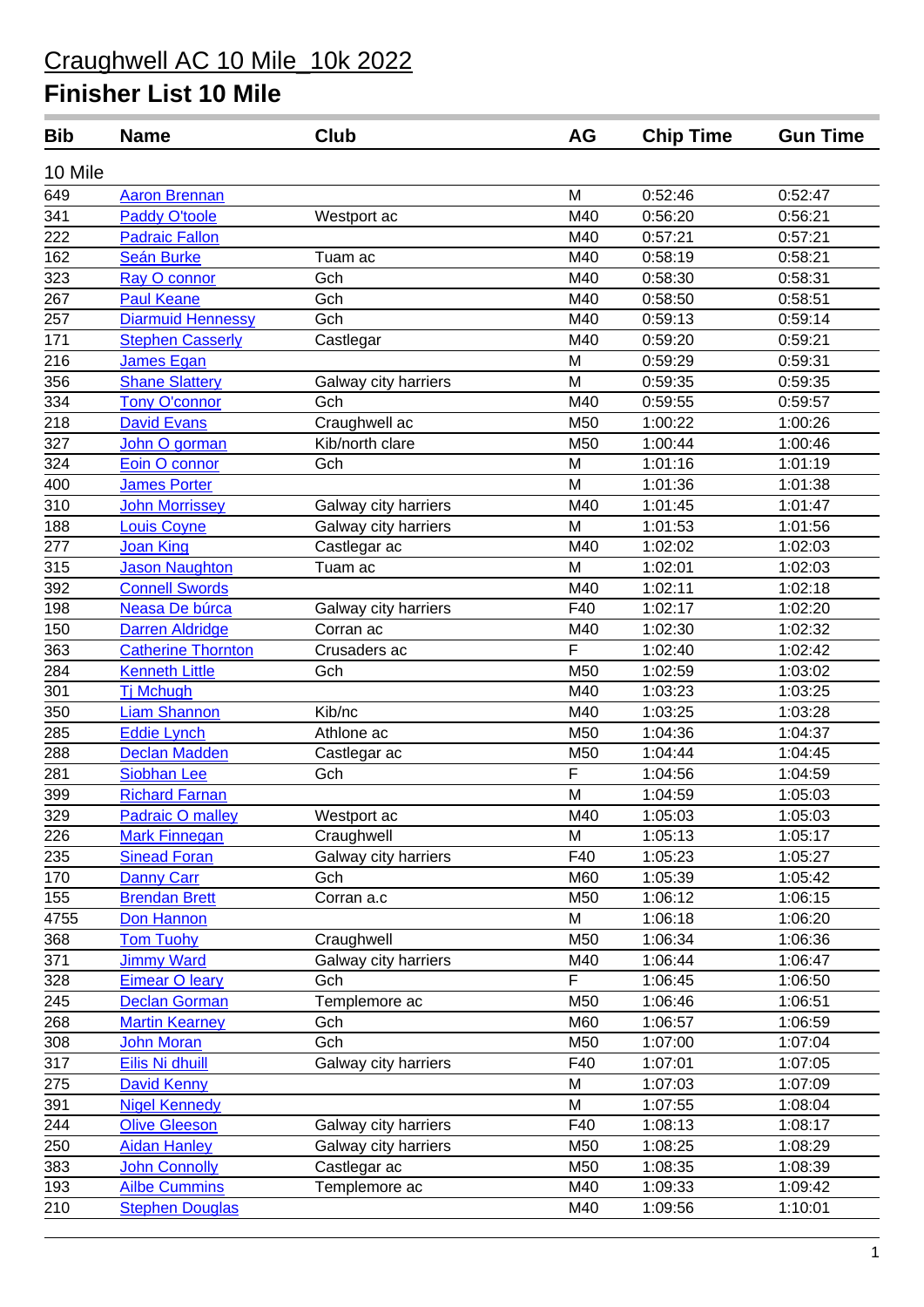| <b>Bib</b>       | <b>Name</b>                  | Club                           | <b>AG</b>       | <b>Chip Time</b> | <b>Gun Time</b> |
|------------------|------------------------------|--------------------------------|-----------------|------------------|-----------------|
| 219              | <b>Justin Fahy</b>           | Athenry ac                     | M40             | 1:09:54          | 1:10:02         |
| 157              | <b>Michelle Browne</b>       | Gcg                            | F40             | 1:09:57          | 1:10:03         |
| 345              | <b>Rodney Rikhotso</b>       |                                | M               | 1:10:22          | 1:10:27         |
| 375              | <b>Maeve Flannery</b>        | Derg AC                        | F40             | 1:10:31          | 1:10:37         |
| 199              | <b>Chris Deakin</b>          |                                | M40             | 1:11:01          | 1:11:11         |
| 376              | <b>Cormac Flannery</b>       | Derg                           | M40             | 1:11:38          | 1:11:38         |
| 270              | <b>Paul Kelly</b>            | Kilmurry ibrickane north clare | M               | 1:11:33          | 1:11:41         |
| 182              | <b>Kevin Conroy</b>          |                                | M50             | 1:12:03          | 1:12:11         |
| 207              | <b>Paula Donnellan walsh</b> | Mayo ac                        | F40             | 1:12:14          | 1:12:17         |
| 343              | <b>Arthur Potter</b>         | Craughwell                     | M40             | 1:12:23          | 1:12:23         |
| 369              | <b>Paul Walsh</b>            | Tuam ac                        | M40             | 1:12:37          | 1:12:45         |
| 265              | Sinéad Jordan                | Galway city harriers           | $\mathsf F$     | 1:12:56          | 1:13:01         |
| 271              | <b>Sinead Kelly</b>          | Galway city harriers           | F               | 1:13:14          | 1:13:17         |
| 319              | <b>Greg Niland</b>           | Gch                            | M40             | 1:13:33          | 1:13:37         |
| 220              | <b>Gerry Fahy</b>            |                                | M50             | 1:13:24          | 1:13:39         |
| 266              | <b>Sarah Keane</b>           | Abbeyknockmoy running club     | F40             | 1:13:37          | 1:13:55         |
| 261              | <b>Martin Holland</b>        |                                | M50             | 1:14:03          | 1:14:10         |
| 330              | <b>Paraic Oates</b>          | Galway city harriers           | M50             | 1:14:27          | 1:14:32         |
| 258              | <b>Micheal Hession</b>       |                                | M40             | 1:14:25          | 1:14:32         |
| 297              | Deirdre Mccrae               | Galway city harriers           | F40             | 1:14:33          | 1:14:40         |
| 200              | <b>Jessica Deely</b>         |                                | $\mathsf F$     | 1:15:18          | 1:15:25         |
| 205              | <b>Conor Dolan</b>           | Galway city harriers           | M               | 1:15:17          | 1:15:26         |
| 249              | <b>Olivier Griseti</b>       | Castlegar ac                   | M40             | 1:15:28          | 1:15:28         |
| 337              | <b>Declan O'leary</b>        | Craughwell ac                  | M40             | 1:15:35          | 1:15:44         |
| 314              | <b>Stephen Murphy</b>        | Keoghfit                       | M               | 1:15:49          | 1:15:59         |
| 169              | <b>Adrian Carney</b>         |                                | M50             | 1:16:00          | 1:16:00         |
| 195              | <b>Brenda Dalton</b>         |                                | F <sub>50</sub> | 1:15:57          | 1:16:03         |
| $\overline{212}$ | <b>Dylan Doyle</b>           |                                | M               | 1:16:00          | 1:16:08         |
| 651              | <b>Tony Nevin</b>            |                                | M50             | 1:16:33          | 1:16:33         |
| 291              | <b>Julie Maguire</b>         | Athlone athletic club          | F <sub>50</sub> | 1:16:30          | 1:16:37         |
| 246              | <b>Noel Gorman</b>           | Craughwell ac                  | M40             | 1:16:46          | 1:16:52         |
| 247              | <b>Dermot Griffin</b>        |                                | M50             | 1:17:04          | 1:17:13         |
| 377              | <b>Mirko Warnke</b>          | Galway city harriers           | M50             | 1:17:07          | 1:17:21         |
| 352              | <b>Noel Shaughnessy</b>      |                                | M               | 1:17:41          | 1:17:49         |
| 331              | <b>Michelle O'brien</b>      |                                | F40             | 1:17:37          | 1:17:50         |
| 176              | <b>Dave Clarke</b>           | Corofin ac                     | M40             | 1:18:02          | 1:18:08         |
| 398              | <b>Frank Power</b>           |                                | M60             | 1:18:19          | 1:18:25         |
| 354              | <b>Marie Sheil</b>           | Galway city harriers           | F40             | 1:18:37          | 1:18:43         |
| 309              | <b>Mark Moran</b>            |                                | M               | 1:18:36          | 1:18:45         |
| 253              | <b>Chrissie Hardiman</b>     | Tuam ac                        | F <sub>50</sub> | 1:18:42          | 1:18:51         |
| 67               | <b>Bridget Jacobsen</b>      | Gch                            | F40             | 1:18:49          | 1:18:54         |
| 154              | <b>Tom Breen</b>             |                                | M               | 1:18:50          | 1:18:56         |
| 165              | <b>Frank Cahalan</b>         | Loughrea ac                    | M40             | 1:18:58          | 1:19:11         |
| 339              | <b>Michael O'mahony</b>      |                                | M40             | 1:18:59          | 1:19:14         |
| 374              | <b>Mary Woulfe</b>           | Craughwell ac                  | F40             | 1:19:16          | 1:19:24         |
| 387              | <b>Sean Flaherty</b>         |                                | M40             | 1:19:15          | 1:19:32         |
| 389              | <b>Mike Dermody</b>          |                                | M40             | 1:19:32          | 1:19:44         |
| 644              | <b>Elaine McHugh</b>         |                                | F40             | 1:19:55          | 1:20:11         |
| 248              | <b>Thomas Griffin</b>        |                                | M40             | 1:20:03          | 1:20:13         |
| 648              | <b>Oliva Darcy</b>           |                                | F40             | 1:20:00          | 1:20:14         |
| 645              | Deirdre Keane                |                                | F40             | 1:20:30          | 1:20:37         |
| 254              | <b>Olivia Healy</b>          | Corofin                        | F40             | 1:20:44          | 1:20:51         |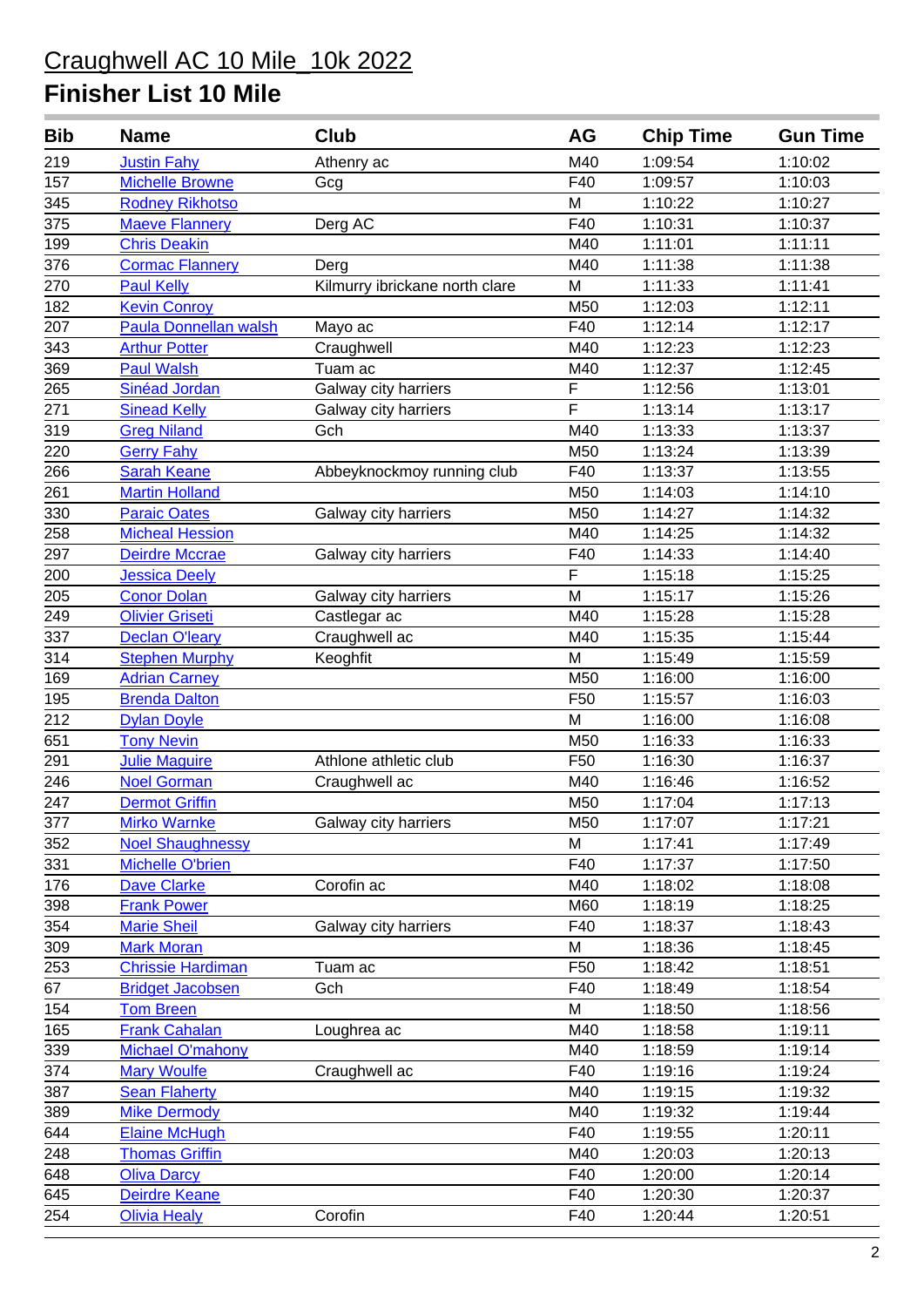| Bib | <b>Name</b>                 | Club                       | AG              | <b>Chip Time</b> | <b>Gun Time</b> |
|-----|-----------------------------|----------------------------|-----------------|------------------|-----------------|
| 179 | <b>Martina Connaughton</b>  |                            | F               | 1:20:41          | 1:20:55         |
| 306 | <b>Brian Mohan</b>          |                            | M40             | 1:20:57          | 1:21:17         |
| 378 | <b>Wojtek Musial</b>        |                            | M40             | 1:21:03          | 1:21:18         |
| 293 | <b>Pamela Mahony</b>        | Abbey running club         | F40             | 1:21:11          | 1:21:29         |
| 336 | <b>Martin O'hara</b>        | Athenry ac                 | M40             | 1:21:29          | 1:21:48         |
| 206 | <b>Shane Donnellan</b>      |                            | M40             | 1:21:32          | 1:21:49         |
| 312 | <b>Anita Murphy</b>         | Abbey running club         | F40             | 1:21:31          | 1:21:50         |
| 264 | John Hynes                  |                            | M               | 1:21:43          | 1:21:52         |
| 194 | <b>Tom Curran</b>           |                            | M50             | 1:22:02          | 1:22:15         |
| 227 | <b>Jarlath Fitzgerald</b>   | Loughrea ac                | M50             | 1:22:22          | 1:22:34         |
| 161 | <b>Peadar Burke</b>         |                            | M40             | 1:22:20          | 1:22:36         |
| 190 | <b>David Cribbin</b>        |                            | M50             | 1:22:22          | 1:22:36         |
| 393 | <b>Margaret Brennan</b>     |                            | F <sub>50</sub> | 1:22:50          | 1:22:58         |
| 196 | <b>Paul Daly</b>            | Predator                   | M40             | 1:23:00          | 1:23:19         |
| 186 | <b>Ciaran Coyle</b>         |                            | M               | 1:23:00          | 1:23:20         |
| 365 | <b>Susan Tormey</b>         |                            | $\overline{F}$  | 1:23:20          | 1:23:38         |
| 239 | <b>Louise Geoghegan</b>     |                            | F               | 1:23:35          | 1:23:46         |
| 217 | <b>Clery Elisa</b>          |                            | F40             | 1:23:36          | 1:23:47         |
| 342 | <b>Michael Pilkington</b>   | Athenry                    | M60             | 1:23:32          | 1:23:50         |
| 276 | <b>Deirdre King</b>         | Abbeyknockmoy running club | F50             | 1:23:39          | 1:23:56         |
| 86  | <b>Gary Madden</b>          |                            | M40             | 1:23:56          | 1:23:59         |
| 326 | Eric O donnell              |                            | M40             | 1:24:01          | 1:24:15         |
| 300 | <b>Michelle Mcguinness</b>  |                            | F40             | 1:24:10          | 1:24:24         |
| 242 | <b>Sharon Gilligan</b>      | Craughwell athletics club  | F40             | 1:24:12          | 1:24:26         |
| 35  | <b>Rena Deely</b>           |                            | F <sub>50</sub> | 1:24:20          | 1:24:28         |
| 348 | <b>Eoin Ryan</b>            | Westport ac                | M50             | 1:24:42          | 1:24:52         |
| 390 | <b>Aidan Cleary</b>         |                            | M40             | 1:24:57          | 1:25:10         |
| 332 | <b>Hayden Oconnell</b>      |                            | M50             | 1:25:14          | 1:25:25         |
| 361 | P.j Tarpey                  | Athenry ac                 | M40             | 1:25:22          | 1:25:40         |
| 646 | <b>SEan Grace</b>           |                            | M50             | 1:25:30          | 1:25:41         |
| 214 | <b>James Duffin</b>         | Craughwell ac              | M               | 1:25:46          | 1:25:55         |
| 181 | <b>Liam Connolly</b>        |                            | M               | 1:25:45          | 1:26:04         |
| 394 | <b>Philip Magnier</b>       | Athenry ac                 | M60             | 1:26:54          | 1:27:02         |
| 294 | <b>Johnny Mannion</b>       | Loughrea ac                | M50             | 1:26:56          | 1:27:08         |
| 259 | <b>Maria Hogan</b>          |                            | F40             | 1:27:25          | 1:27:29         |
| 366 | <b>Gerry Treacy</b>         | Craughwell ac              | M50             | 1:27:38          | 1:27:54         |
| 296 | <b>Colm Mcallen</b>         | Craughwell ac              | M40             | 1:27:47          | 1:28:03         |
| 298 | <b>Philip Mcgoldrick</b>    |                            | M50             | 1:27:58          | 1:28:09         |
| 321 | <b>David Niland</b>         | Galway city harriers       | M60             | 1:28:15          | 1:28:21         |
| 385 | <b>Berr Connolly</b>        |                            | F60             | 1:28:15          | 1:28:23         |
| 74  | <b>Fiona Kirwan</b>         | Raheny shamrock ac         | F60             | 1:28:41          | 1:28:55         |
| 167 | <b>David Callanan</b>       | Craughwell ac              | M40             | 1:29:09          | 1:29:18         |
| 209 | <b>Terri Dooley.waldron</b> |                            | F50             | 1:29:07          | 1:29:19         |
| 370 | <b>Maura Walsh</b>          | Craughwell                 | F50             | 1:29:05          | 1:29:21         |
| 295 | <b>Fionnuala Mannion</b>    |                            | F40             | 1:29:22          | 1:29:38         |
| 282 | <b>Paula Lee</b>            |                            | F50             | 1:29:34          | 1:29:40         |
| 386 | <b>Aishleen McCarthy</b>    |                            | F               | 1:29:33          | 1:29:45         |
| 647 | <b>Brendan Lohan</b>        |                            | M40             | 1:29:31          | 1:29:47         |
| 166 | <b>Yvonne Cahill</b>        | Boyne ac                   | F40             | 1:30:06          | 1:30:13         |
| 204 | <b>Niamh Dolan</b>          |                            | F40             | 1:30:03          | 1:30:19         |
| 351 | <b>Una Shannon</b>          |                            | F40             | 1:30:24          | 1:30:28         |
| 223 | <b>Irene Fallon</b>         | Craughwell ac              | F50             | 1:30:24          | 1:30:34         |